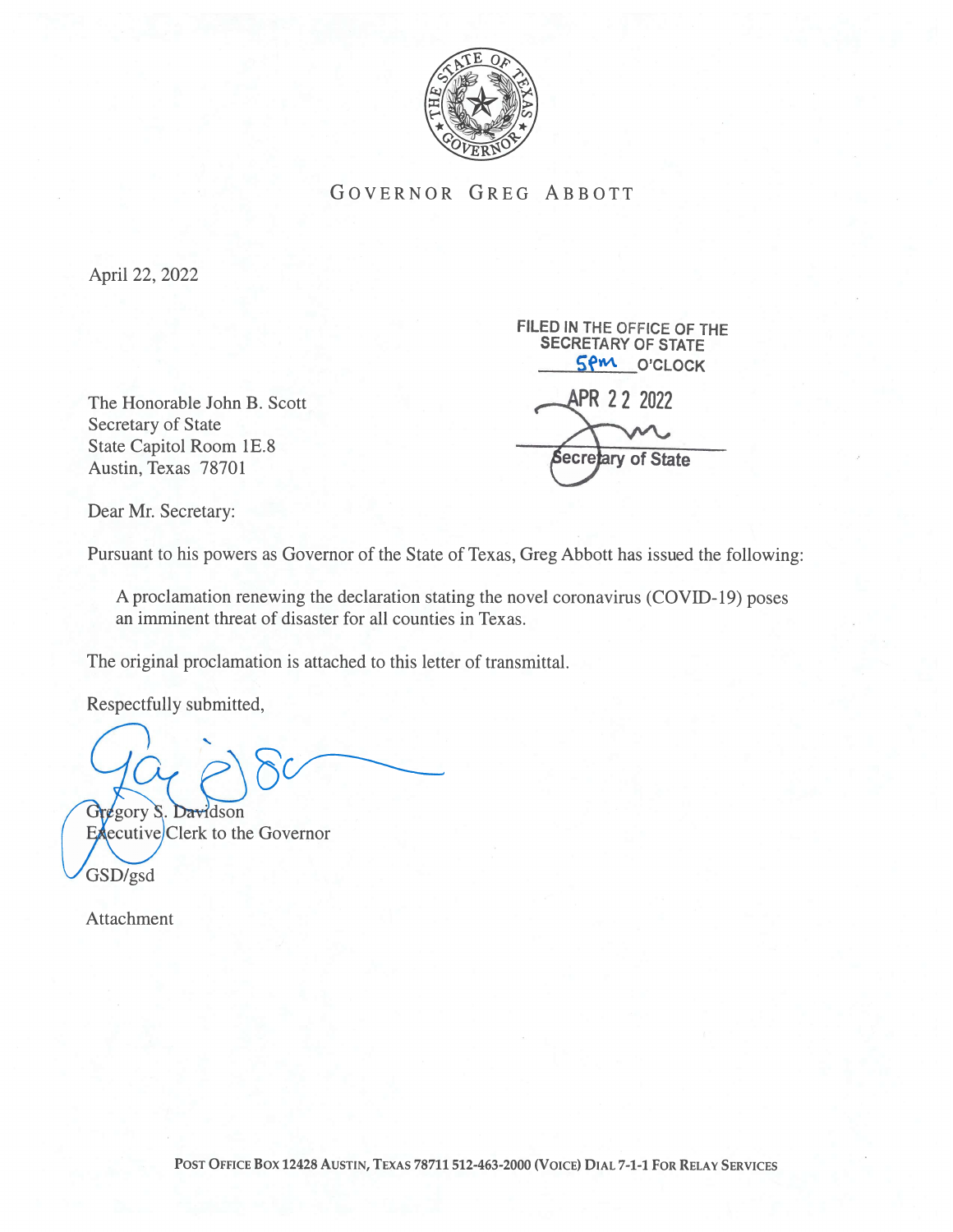## PROCLAMATION BY THE Governor of the State of Texas

## TO ALL TO WHOM THESE PRESENTS SHALL COME:

- WHEREAS, I, Greg Abbott, Governor of Texas, issued a disaster proclamation on March 13, 2020, certifying under Section 418.014 of the Texas Government Code that the novel coronavirus (COVID-19) poses an imminent threat of disaster for all counties in the State of Texas; and
- WHEREAS, in each subsequent month effective through today, I have issued proclamations renewing the disaster declaration for all Texas counties; and
- WHEREAS, I have issued executive orders and suspensions of Texas laws in response to COVID-19, aimed at protecting the health and safety of Texans and ensuring an effective response to this disaster; and

WHEREAS, a state of disaster continues to exist in all counties due to COVID-19;

NOW, THEREFORE, in accordance with the authority vested in me by Section 418.014 of the Texas Government Code, I do hereby renew the disaster proclamation for all counties in Texas.

Pursuant to Section 418.017, I authorize the use of all available resources of state government and of political subdivisions that are reasonably necessary to cope with this disaster.

Pursuant to Section 418.016, any regulatory statute prescribing the procedures for conduct of state business or any order or rule of a state agency that would in any way prevent, hinder, or delay necessary action in coping with this disaster shall be suspended upon written approval of the Office of the Governor. However, to the extent that the enforcement of any state statute or administrative rule regarding contracting or procurement would impede any state agency' s emergency response that is necessary to cope with this declared disaster, I hereby suspend such statutes and rules for the duration of this declared disaster for that limited purpose.

In accordance with the statutory requirements, copies of this proclamation shall be filed with the applicable authorities.



IN TESTIMONY WHEREOF, I have hereunto signed my name and have officially caused the Seal of State to be affixed at my office in the City of Austin, Texas, this the 22nd day of April, 2022.

& ahhat

GREG ABBOTT FILED IN THE OFFICE OF THE<br>Governor **SECRETARY OF STATE** Governor SECRETARY OF STATE — O'CLOCK

APR 2 2 2022